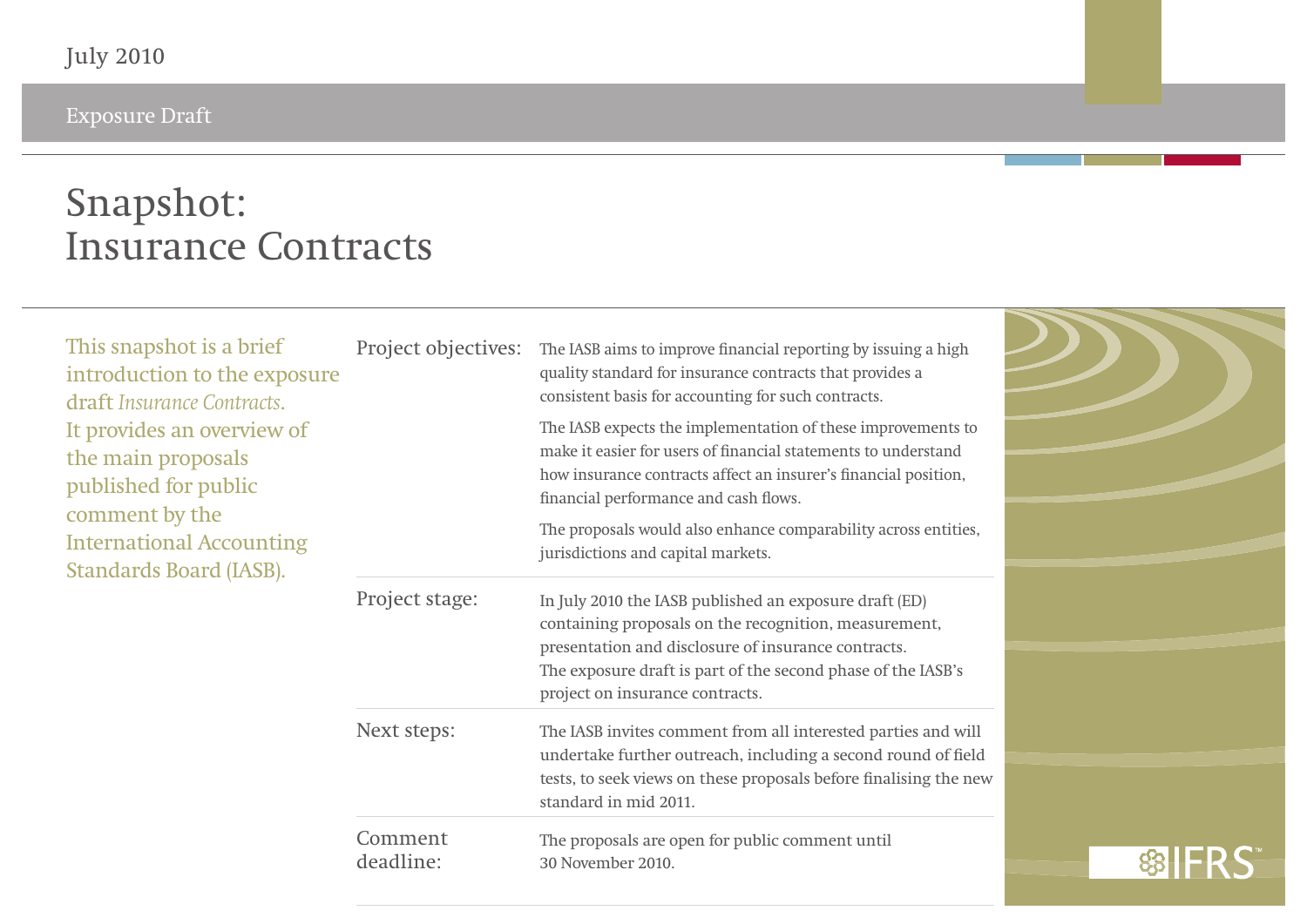## Why is the IASB undertaking this project?

Insurance contracts often expose entities to long term and uncertain obligations. However, current insurance accounting does not provide investors, analysts and others with the information they need to understand an insurer's performance and to make meaningful comparisons between insurers. Many users describe insurance accounting today as a 'black box', especially in life insurance.

- Insurers today bear an increased cost of capital because the accounting does not give users of their financial statements a clear insight into the economics of insurance contracts.
- Accounting practices for insurance contracts are diverse and differ from those used by other financial institutions, such as banks and fund managers.
- Difficulties are exacerbated by the patchwork of different accounting models that exist today.
- In 2002 the IASB decided to address accounting for insurance contracts in a two-phase project.
- In 2004 the IASB completed the first phase of this project by issuing IFRS 4 *Insurance Contracts*.
- Although IFRS 4 addressed some of the more urgent issues in insurance contract accounting, it was only a temporary solution. It permits a wide variety of existing accounting practices to continue, hindering comparability for users.
- In 2004 the IASB established a working group of senior financial executives to help it analyse accounting issues related to insurance contracts.
- In 2008 the US Financial Accounting Standards Board (FASB) joined the IASB's project with a goal of developing a common standard for Insurance Contracts. Many of the decisions on the main features of the model were made jointly with the FASB.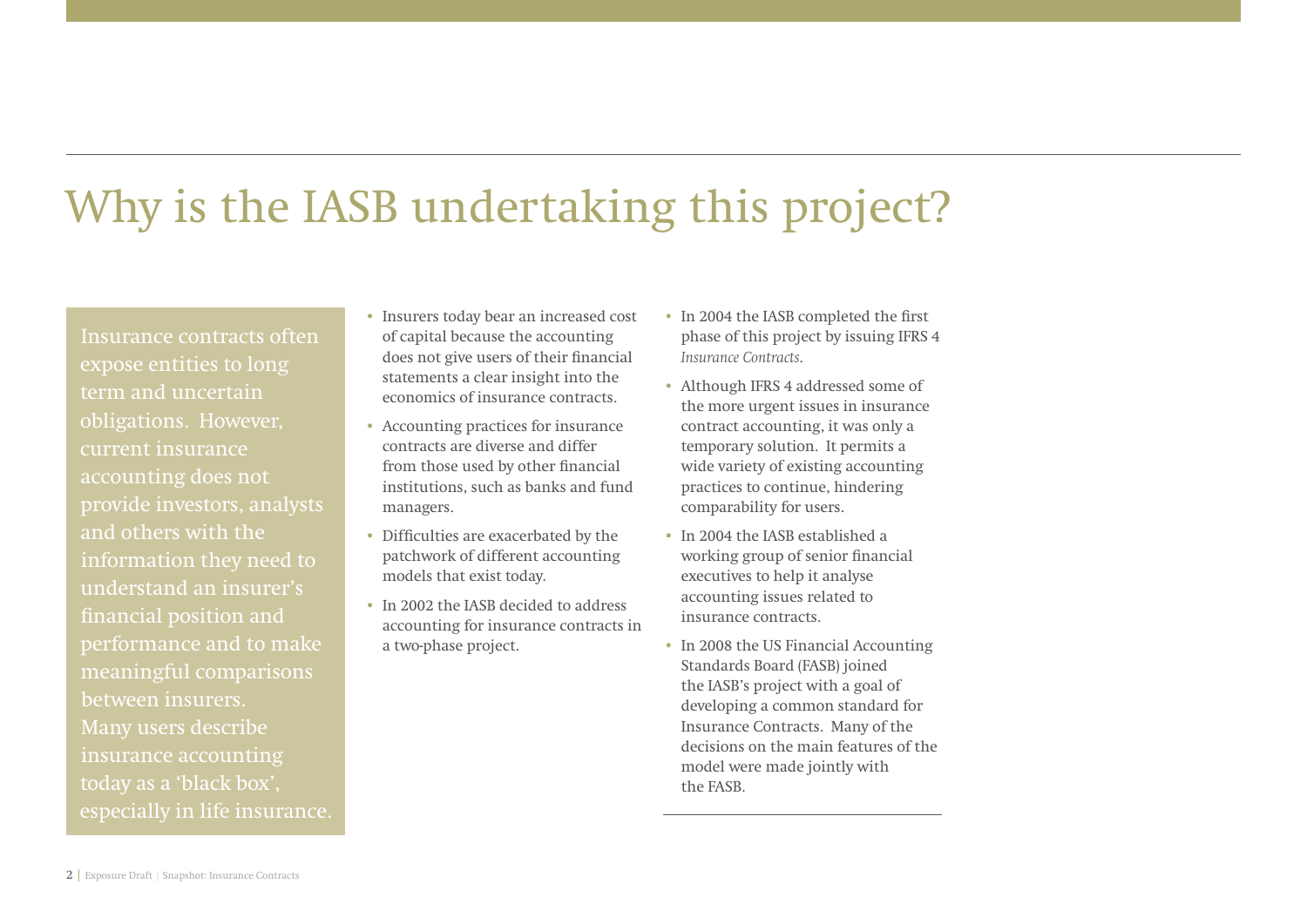## How are we addressing the issues?

## **The exposure draft proposes to replace IFRS 4 with a high quality standard that better meets the needsof users.**

### **Building on the proposals in the discussion paper**

The exposure draft has been developed following a rigorous and comprehensive due process.

The exposure draft builds on proposals contained in the IASB's discussion paper *Preliminary Views on Insurance Contracts* published in May 2007. In developing the exposure draft the IASB considered input from:

- more than 160 comment letters received on the discussion paper
- the Insurance Working Group
- targeted field tests
- extensive consultation with interested parties, including users, preparers, auditors and regulators.

## **Unified accounting for all insurance contracts**

The proposed standard would apply to all insurance contracts (ie both life and non-life) that meet the existing definition in IFRS 4, which is based on the transfer of significant insurance risk.

### **Improvements to financial reporting**

The proposals would improve financial reporting by:

- providing more understandable and relevant information for users
- eliminating accounting mismatches that arise today because assets reflect current market rates, while liabilities often reflect 'locked-in' rates
- enhancing comparability across entities, jurisdictions and capital markets.

In addition, the ED proposes a modified measurement approach for shortduration contracts. The modified model combines the advantages of the proposed model with the benefits of existing practice.

## **A principle-based standard that**  reflects the economics of insurance **contracts**

The exposure draft proposes:

- a measurement model that focuses on the drivers of insurance contract profi tability and uses current estimates of cash flows
- presentation of information about insurance contracts that reflects changes in those drivers
- consistent accounting for embedded options and guarantees in insurance contracts
- consistency with market prices for financial market inputs, such as interest rates
- a coherent framework for dealing with more complex insurance contracts, including those that might be developed in the future.

### **IFRSs and US GAAP**

Most of the conclusions reached by the IASB and FASB are consistent. However some differences are yet to be resolved in the areas of how to portray risk and uncertainty in insurance contracts.

The IASB proposes an explicit risk adjustment to cash flows and an additional residual margin, whilst the FASB proposes a single composite margin.

The FASB intends to publish a discussion paper on Insurance Contracts during the third quarter of 2010. Feedback from this consultation will inform both the FASB and the IASB in their deliberations.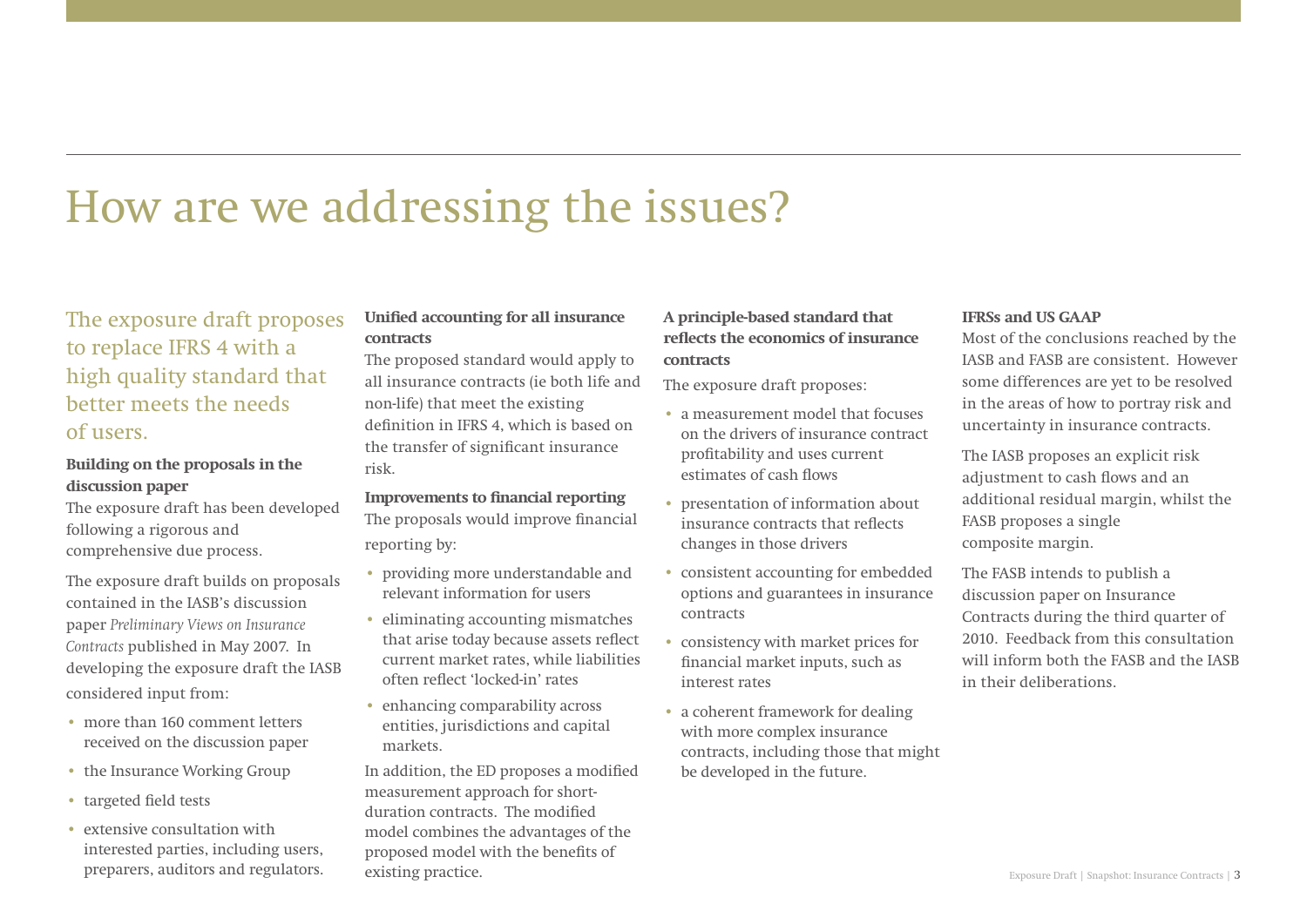# What is the IASB proposing?

Total insurance liability

## **Measurement**

The exposure draft proposes a single measurement model that focuses on a current assessment of the amount, timing and uncertainty of the future cash flows that the insurer expects its existing insurance contracts to generate as it fulfils them.

The proposed measurement model uses 'building blocks' to measure aninsurance liability.

## **The building blocks of the new measurement model**

**Residual margin** Contract profit (reported over the life of the contract)

**Risk adjustment** An assessment of the uncertainty about the amount of future cash flows

**Time value of money** An adjustment that uses an interest rate to convert future cash flows into current amounts

### **Current estimates of future cash flows**

The amounts the insurer expects to collect from premiums and pay out for claims, benefits and expenses, estimated using up-to-date information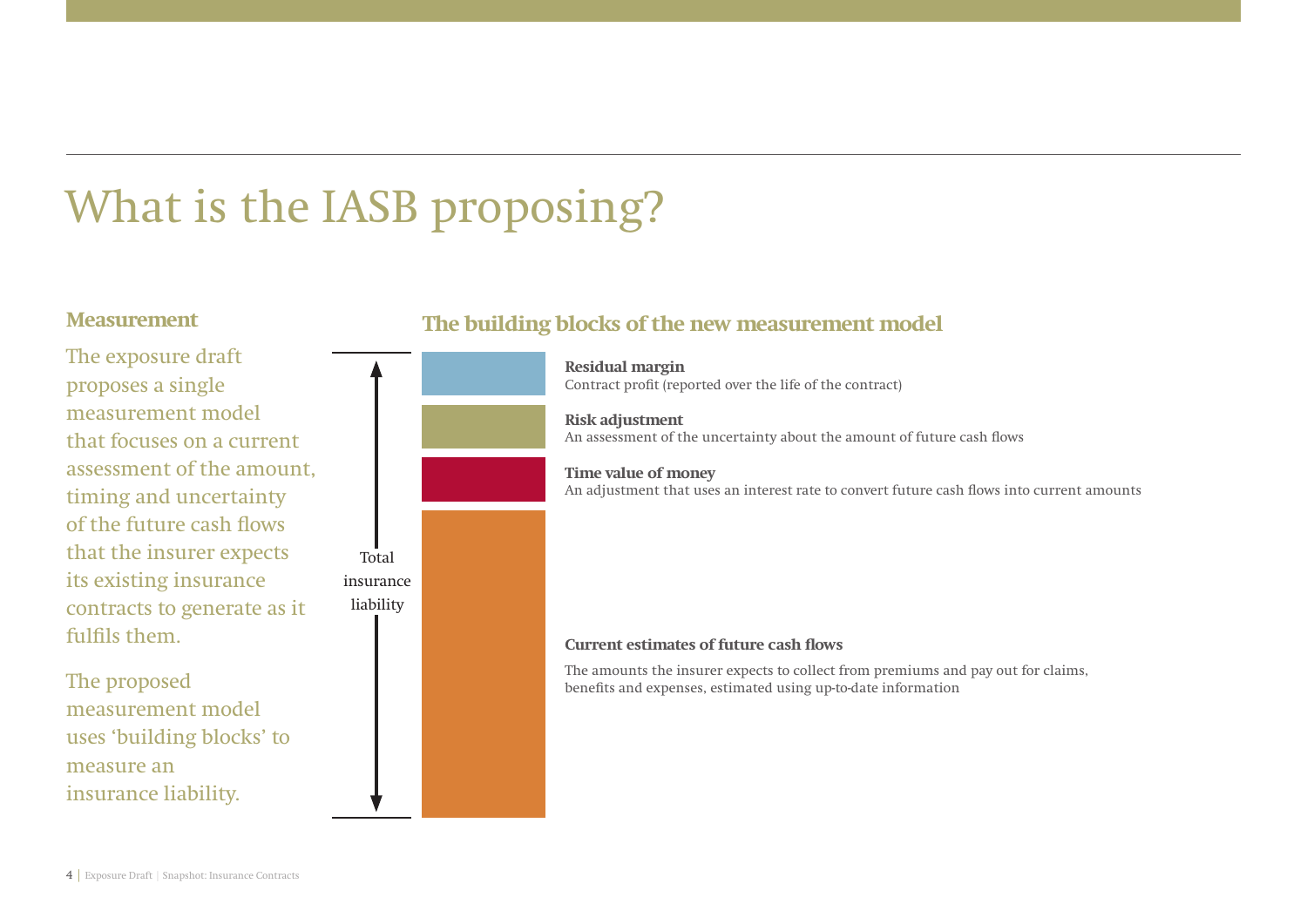**The building block approach generates information about the changes in the insurance liability and its performance during the period**



### Liability at start of year

**Expected cash flows** Actual cash receipts and payments that were expected

## **Non - P&L changes Changes that go through profit or loss**

**Change in risk adjustment** Changes in the uncertainty about the amount of future cash flows

**Release of residual margin** The reduction in the residual margin during the current period

#### **Interest on liability** Interest on the liability in the current period

### **Unexpected cash flows**

Actual cash receipts or payments that were not expected, as well as changes in the estimate of future cash flows

end of year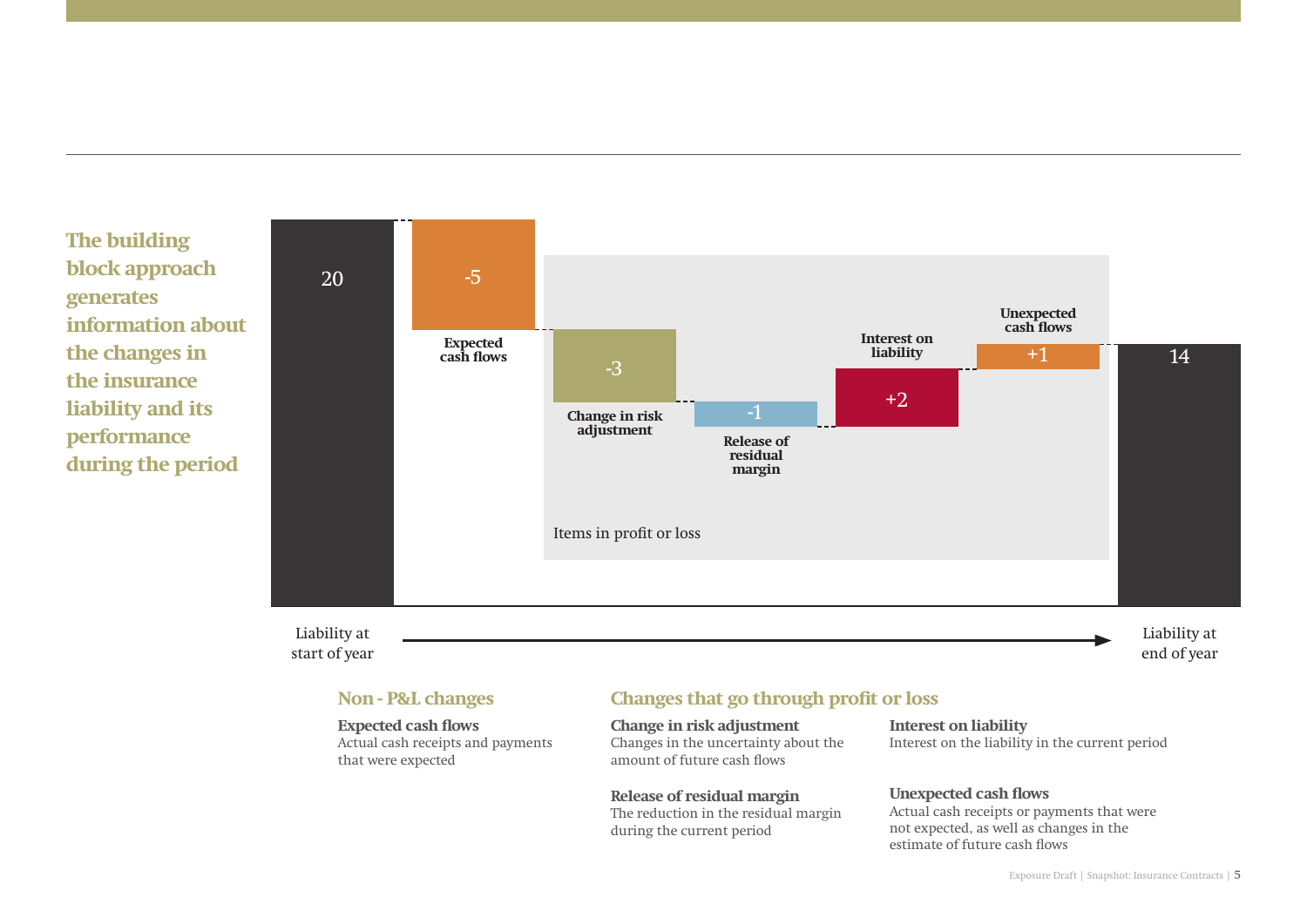## What will change?

Accounting practices vary widely, both for different types of insurance contract and across jurisdictions. Therefore, the effect of the proposals will vary from insurer to insurer.

## **Understandability**

#### **Current problem**

Users find it difficult to understand insurers' financial statements Accounting methods are complex and vary by product and country.

### **Proposed change**

- The measurement model focuses on the key drivers of insurance contract profitability, and would provide users with a clearer insight than they gain from today's patchwork of different models for different types of contract.
- The same model would apply to all insurance contracts.
- A modified version would apply to most short duration insurance contracts.
- Insurers would present information in the financial statements that focuses on the drivers of performance, ie:
	- release from risk, as the risk adjustment decreases
	- what insurers expect to earn from providing insurance services
	- investment returns on invested premiums, and the investment returns provided to policyholders (either implicitly through pricing or explicitly)
	- differences between expected and actual cash flows and
	- changes in estimates and the discount rate.
- This information would be supplemented by disclosures of important headline indicators, such as premiums, claims and expenses.

## **Cash flow estimates**

#### **Current problem**

Many insurers use 'locked in' estimates which do not provide current information about insurance liabilities.

#### **Proposed change**

• Changes in cash flow estimates would be reflected in profit or loss in the period in which they arise. This would enhance transparency and provide more relevant information for users.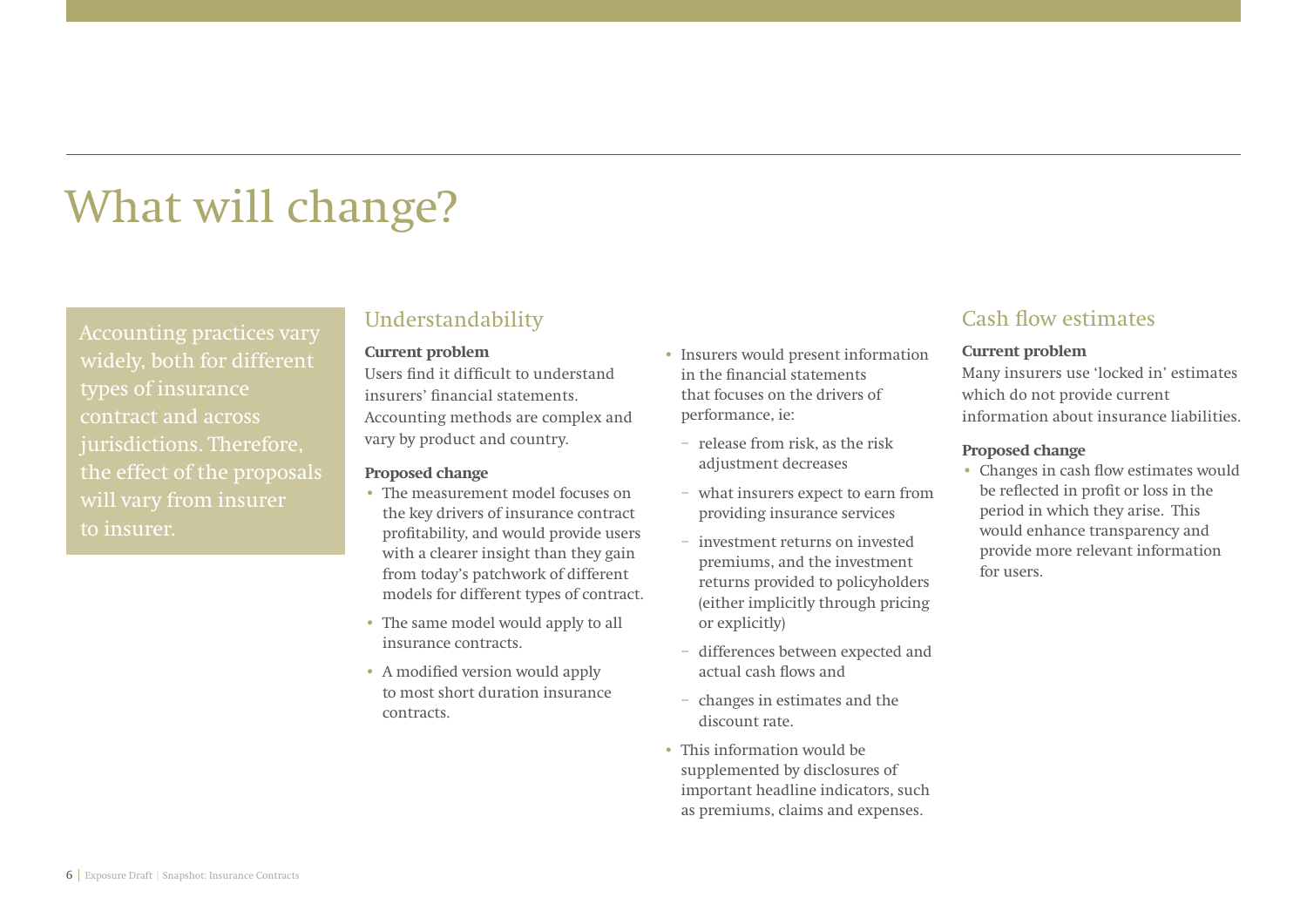## **Accounting mismatches**

#### **Current problem**

Assets backing insurance liabilities are often measured at current value (often fair value). However, many existing accounting models for insurance liabilities do not reflect all changes in economic circumstances. This can result in accounting mismatches.

### **Proposed change**

• Insurance liabilities would be measured in a way that reflects all changes in economic circumstances. This will eliminate many accounting mismatches between liabilities and the assets held to back them.

This should reduce the burden for insurers of explaining the volatility caused by accounting mismatches.

• The Board is considering aligning the effective dates of the insurance contracts standard with IFRS 9 *Financial Instruments*, so that earlier adoption of IFRS 9 causes no accounting mismatch. The proposals allow the assets to be re-designated, on adoption of the Insurance Contracts IFRS, to avoid any accounting mismatch.

## **Discounting**

#### **Current problem**

Many insurers do not adjust for the timing of estimated cash flows on the non-life insurance claims. As a result, they report a claims liability to be fulfilled tomorrow in the same way as a claims liability to be fulfilled in ten years.

Some life insurers use discount rates that reflect the characteristics of the assets backing the insurance liabilities, not the rates that reflect the characteristics of the liabilities. In effect, that means the insurer takes credit immediately for investment performance that it hopes to achieve in the future.

### **Proposed change**

- Life insurance liabilities and nonlife (property and casualty) claims liabilities would be discounted using a current, risk-free discount rate, adjusted for liquidity.
- $\cdot$  That discount rate reflects the characteristics of the insurance liability better than asset-based discount rates.
- The discount rate will be lower than the asset-based rates that some insurers currently use. That will increase the measurement of some insurance liabilities.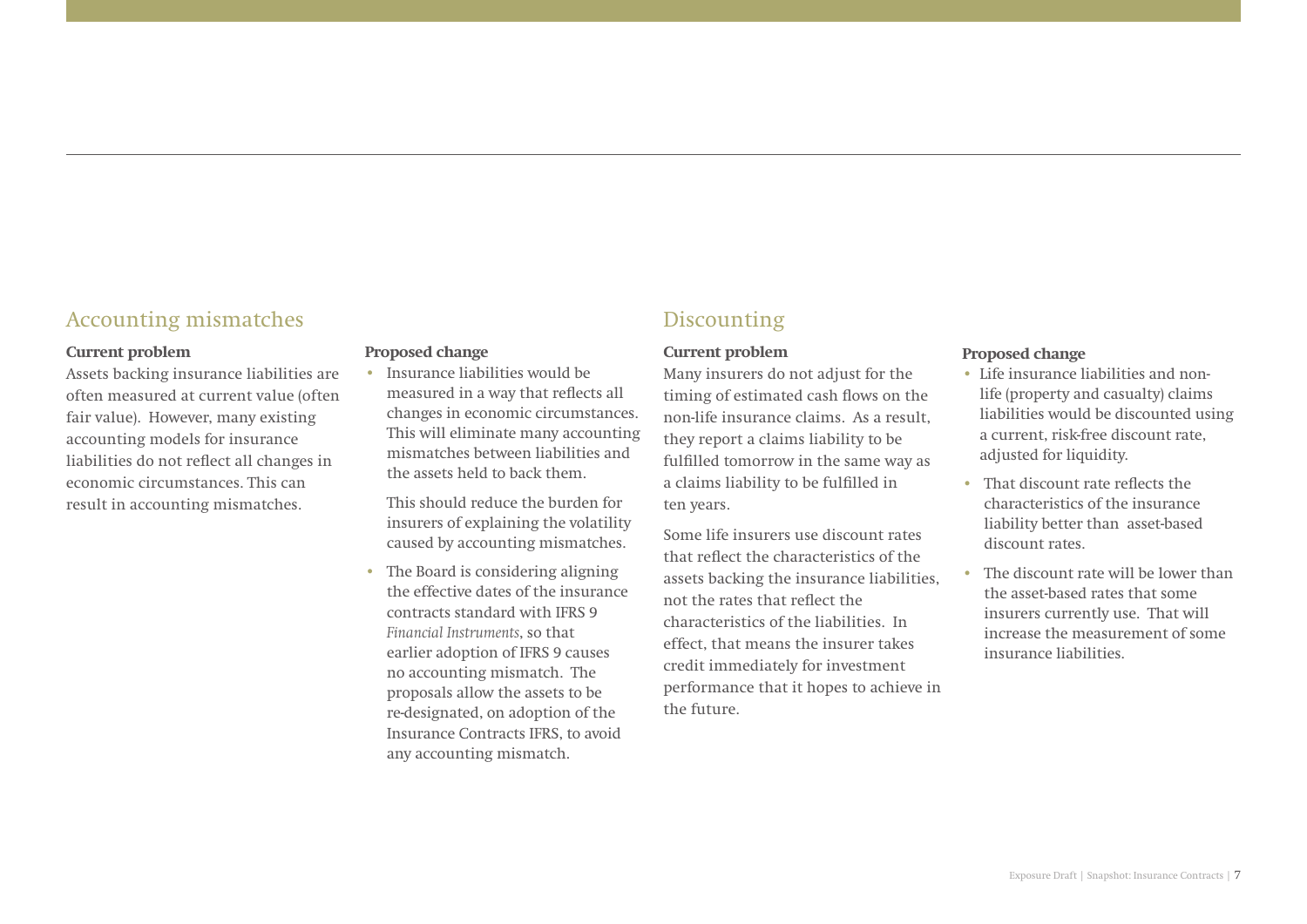## **Risk adjustment**

#### **Current problem**

Many insurers do not incorporate an explicit risk adjustment. Accordingly, important information about risk and risk management that is an integral part of the insurer's business model may not be reported clearly.

#### **Proposed change**

- All insurers would include a risk adjustment in the measurement of the liability and disclose information about that adjustment.
- The risk adjustment would be remeasured at the end of each reporting period.

## **Embedded options and guarantees**

### **Current problem**

Insurers do not always account for the full value of all the options and guarantees contained in some insurance contracts, particularly in life insurance.

### **Proposed change**

• All embedded options and guarantees would be treated in the same way, on a basis consistent with market prices.

## **Acquisition costs**

#### **Current problem**

Accounting for acquisition costs is not uniform across countries.

#### **Proposed change**

- Incremental acquisition costs would be included in the cash flows arising from the contract. Non-incremental acquisition costs would be recognised as an expense.
- Some insurers defer acquisition costs, often including non-incremental acquisition costs. These insurers may report larger losses at inception under the proposals than they do today.
- Other insurers recognise acquisition costs as an expense immediately. These insurers would report smaller losses at inception than they do today.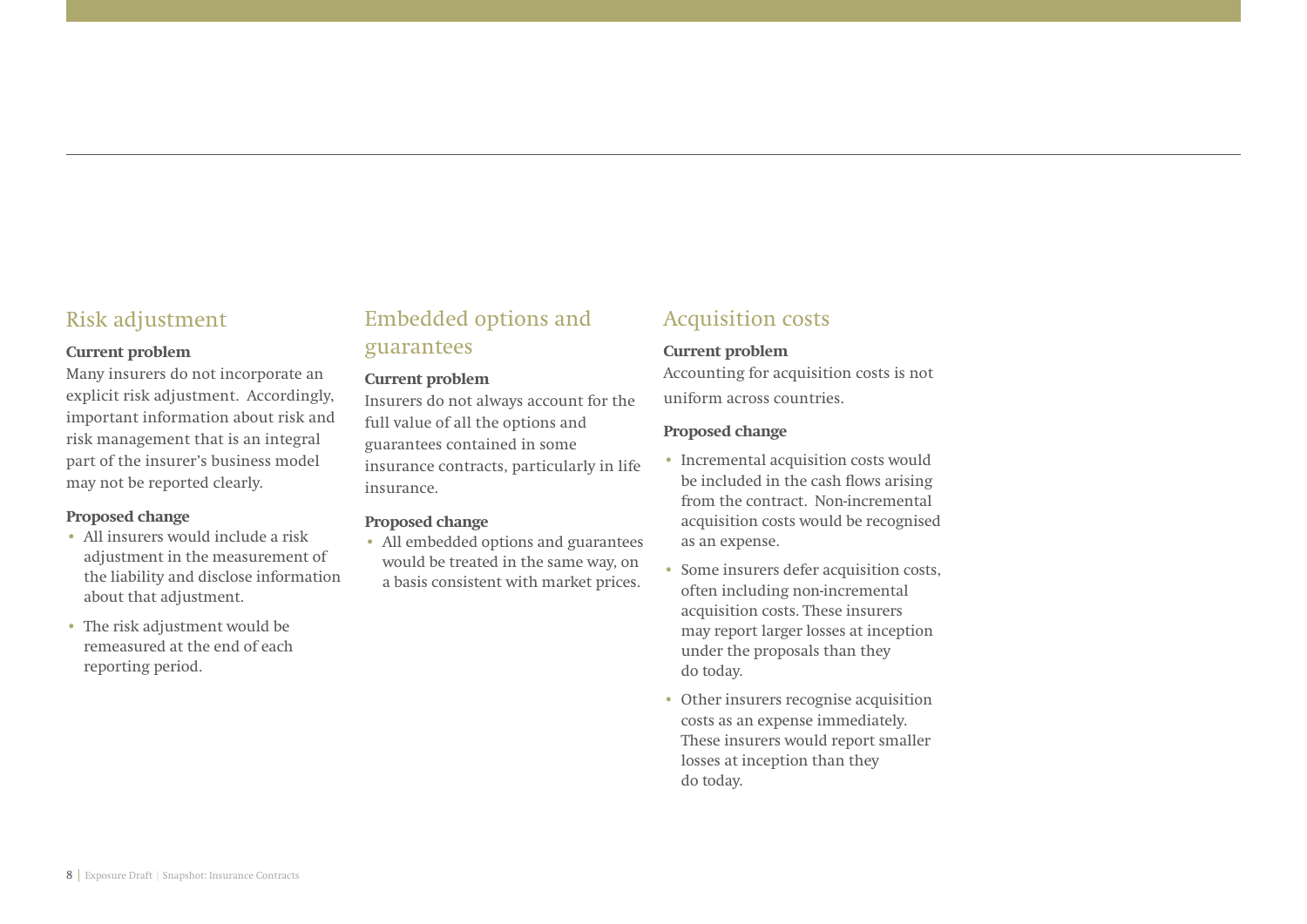## What did respondents tell us about the discussion paper?

| DP proposal                                                                                 | <b>Feedback received</b>                                                                                                                                                                                                                                                                                                                                                           | <b>How we responded</b>                                                                                                                                                                                                                                                                                                                                                                                                                                             |
|---------------------------------------------------------------------------------------------|------------------------------------------------------------------------------------------------------------------------------------------------------------------------------------------------------------------------------------------------------------------------------------------------------------------------------------------------------------------------------------|---------------------------------------------------------------------------------------------------------------------------------------------------------------------------------------------------------------------------------------------------------------------------------------------------------------------------------------------------------------------------------------------------------------------------------------------------------------------|
| Current exit value                                                                          | Respondents stated that a current exit value based on<br>the notion of transfer is not appropriate because<br>insurance liabilities, typically, are not transferred to<br>third parties.                                                                                                                                                                                           | • Not carried forward to ED.<br>The ED replaces the exit value notion with an approach that<br>$\bullet$<br>considers the cash flows that will arise as the insurer fulfils the<br>contract. This acknowledges that insurers generally fulfil their<br>contracts directly over time by paying benefits and claims to<br>policyholders rather than by transferring the contracts.                                                                                    |
| Building block approach to measurement of<br>insurance contracts                            | Generally supported by respondents, with some<br>$\qquad \qquad \bullet$<br>reservations on particular points.<br>Some respondents questioned the benefits of applying<br>$\bullet$<br>discounting and risk adjustments to short-duration<br>contracts and argued that the current accounting for<br>such contracts meets users' needs and is simpler and<br>less costly to apply. | Carried forward to ED.<br>$\bullet$<br>The ED confirms the IASB's view that discounting and risk<br>adjustments are relevant for all insurance contracts.<br>The ED now proposes a modified version of the building block<br>approach for most short-duration insurance contracts:<br>during the coverage period, the approach would be similar to<br>the unearned premium approach used today.<br>the building block approach would apply to the claims liability. |
| Use of expected value (ie probability-<br>weighted average) rather than a single<br>outcome | Generally supported by respondents. Some expressed<br>$\bullet$<br>concerns about practical implications.                                                                                                                                                                                                                                                                          | Carried forward to ED.<br>$\bullet$<br>The draft guidance clarifies that the amount of detail required to<br>$\bullet$<br>implement the approach will depend on the circumstances.                                                                                                                                                                                                                                                                                  |
| Use current estimates of cash flows                                                         | Generally supported by respondents.<br>$\bullet$                                                                                                                                                                                                                                                                                                                                   | Carried forward to ED.<br>$\bullet$                                                                                                                                                                                                                                                                                                                                                                                                                                 |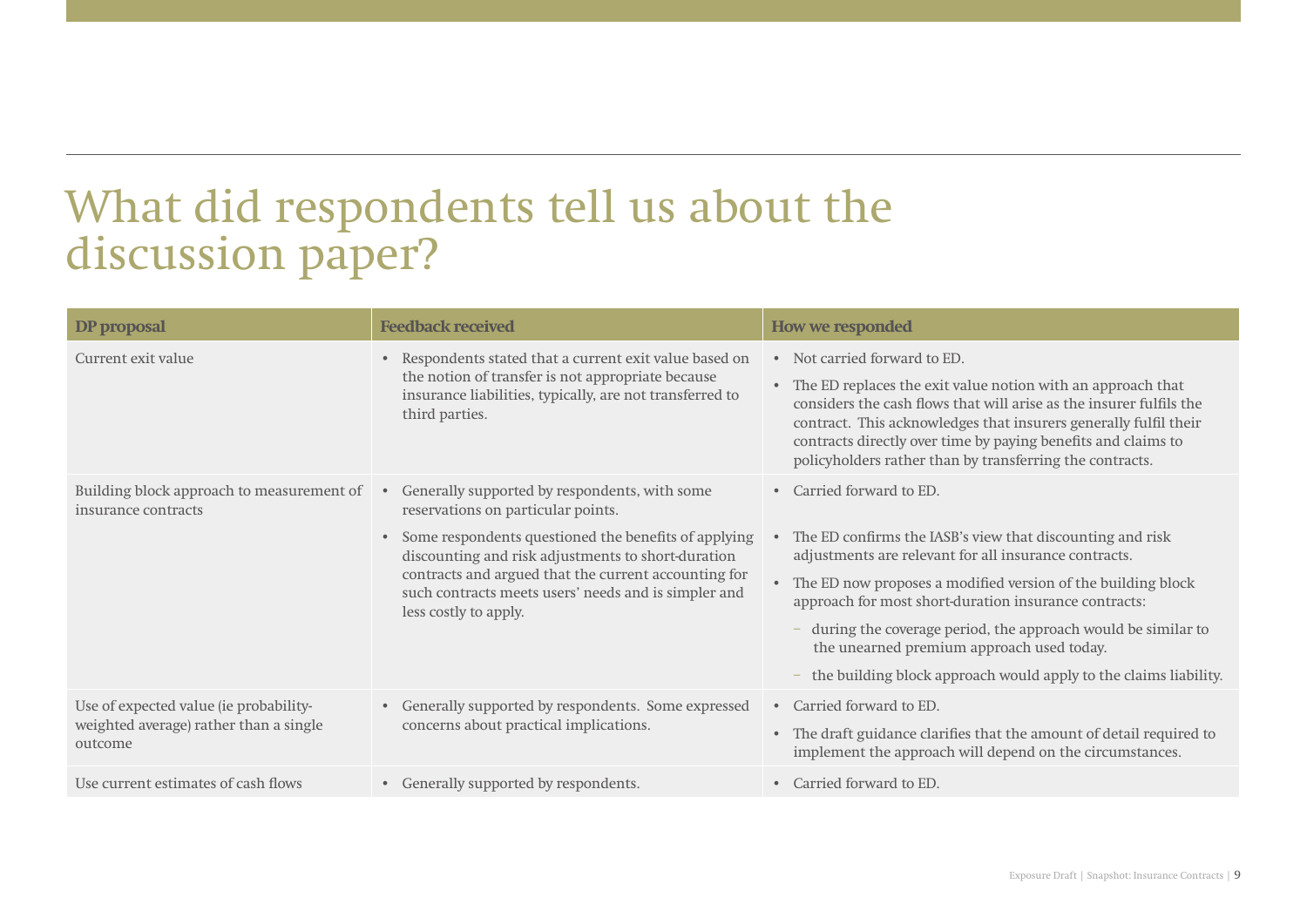## What did respondents tell us about the discussion paper? (cont.)

| DP proposal                                                                                                                                                            | <b>Feedback received</b>                                                                                                                                                                                                             | How we responded                                                                                                                                                    |
|------------------------------------------------------------------------------------------------------------------------------------------------------------------------|--------------------------------------------------------------------------------------------------------------------------------------------------------------------------------------------------------------------------------------|---------------------------------------------------------------------------------------------------------------------------------------------------------------------|
| Use the estimates of cash flows that market<br>participants would use. For financial<br>market inputs, such as interest rates and<br>equity prices, use market prices. | For financial market inputs, generally supported by<br>$\bullet$<br>respondents.                                                                                                                                                     | For financial market inputs, carried forward to ED.<br>$\bullet$                                                                                                    |
|                                                                                                                                                                        | For other inputs, such as expenses, respondents stated<br>$\bullet$<br>that the insurer's own inputs would be more relevant.                                                                                                         | For other inputs, the ED modifies the DP proposals and proposes<br>that insurers should use their own inputs.                                                       |
| Guaranteed insurability test for inclusion of<br>future cash flows, coupled with an onerous<br>contract test.                                                          | Most respondents suggested including all cash flows<br>$\bullet$<br>arising from the contract, on an expected value basis.                                                                                                           | • The ED proposes a test that determines which cash flows arise<br>within the boundary of the contract.                                                             |
|                                                                                                                                                                        | Some respondents expressed concerns about<br>$\bullet$<br>including future premiums.                                                                                                                                                 | • All cash flows arising within the contract boundary would be<br>included.                                                                                         |
| Include policyholder dividends, but only if<br>the insurer has an obligation                                                                                           | • Respondents suggested a broader approach that<br>includes all policyholder dividends, on an expected<br>value basis.                                                                                                               | Carried forward to ED, but broadened to include all policyholder<br>$\bullet$<br>dividends on an expected value basis.                                              |
| Acquisition costs should not result in a loss<br>at inception                                                                                                          | Generally supported by respondents.<br>$\bullet$                                                                                                                                                                                     | Carried forward to ED, though using a slightly different<br>$\bullet$<br>mechanism.                                                                                 |
|                                                                                                                                                                        |                                                                                                                                                                                                                                      | The ED proposes a more precise, and perhaps narrower, definition<br>$\bullet$<br>of the acquisition costs that qualify for this treatment.                          |
| Explicit risk margin                                                                                                                                                   | Most respondents favoured the inclusion of an<br>$\bullet$<br>explicit risk margin.                                                                                                                                                  | Carried forward to ED.<br>$\bullet$                                                                                                                                 |
|                                                                                                                                                                        | Concerns were expressed about the lack of<br>$\bullet$<br>comparability that may arise from allowing insurers<br>to choose the calculation method and asked for more<br>guidance on how the risk adjustment should be<br>determined. | The ED limits to three the number of permissible techniques to<br>$\bullet$<br>determine the risk margin and provides guidance on how to apply<br>these techniques. |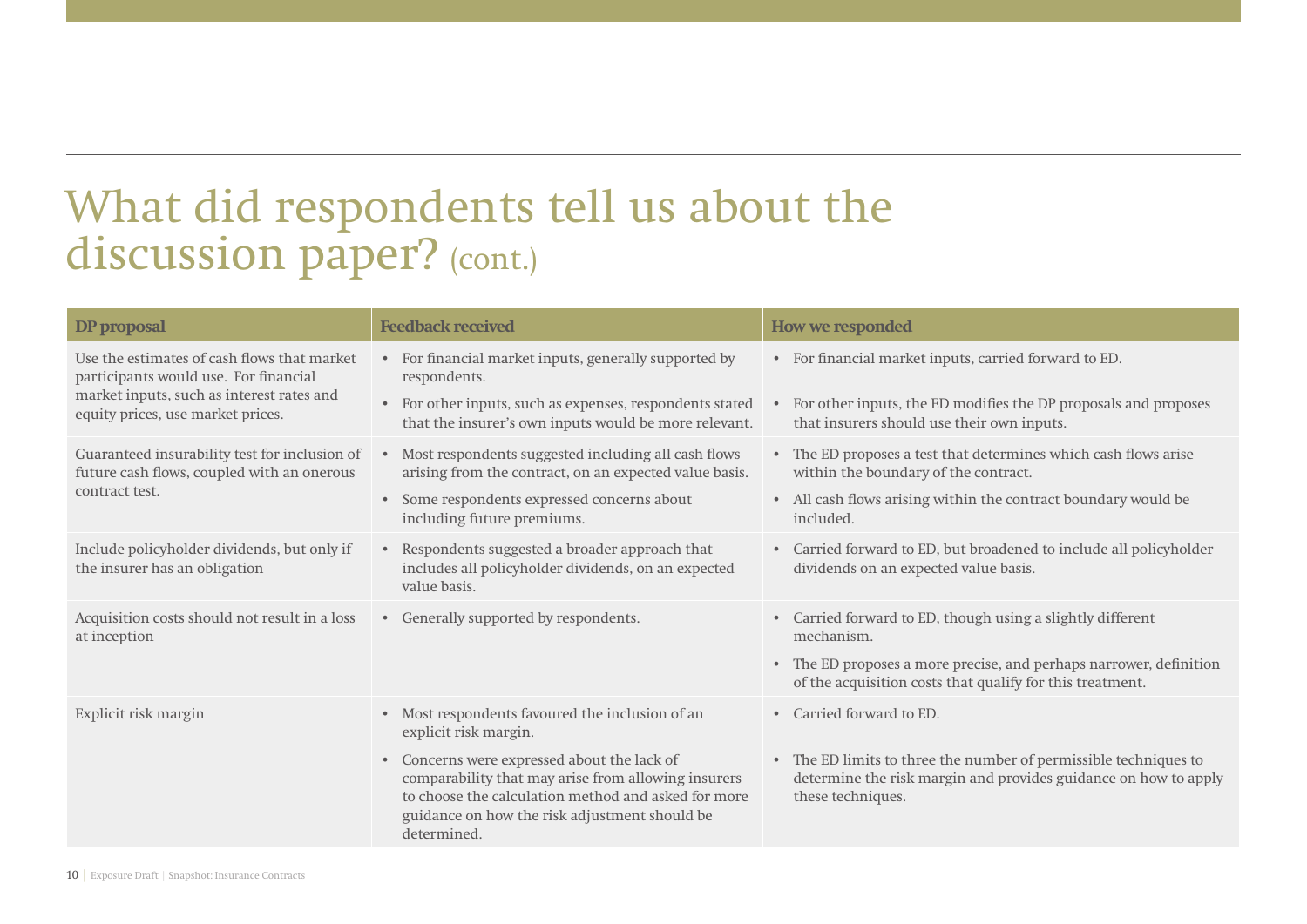| DP proposal                                                                           | <b>Feedback received</b>                                                                                                                                            | How we responded                                          |
|---------------------------------------------------------------------------------------|---------------------------------------------------------------------------------------------------------------------------------------------------------------------|-----------------------------------------------------------|
| Service margin                                                                        | Most respondents did not understand the rationale<br>for a separate service margin and did not think that<br>users would find it beneficial.                        | • Not carried forward to ED.                              |
| Non-performance risk                                                                  | • Most respondents opposed the inclusion of 'non<br>performance' risk ie the risk that the insurer will not<br>fulfil its obligation to perform under the contract. | • Not carried forward to ED.                              |
| Consider whether to permit profits at<br>inception<br>• Views in the IASB were mixed. | • Views were mixed.                                                                                                                                                 | The ED does not permit profits at inception.<br>$\bullet$ |
| Income recognition in line with the release<br>from risk.                             | Generally supported by respondents because it<br>$\bullet$<br>reflects how the insurer performs under the contract<br>within the insurance business model.          | Carried forward to ED.<br>$\bullet$                       |
| Recognise all income and expense from<br>insurance contracts in profit or loss        | Generally supported by respondents, although a few<br>$\bullet$<br>suggested using other comprehensive income for<br>some items.                                    | Carried forward to ED.<br>$\bullet$                       |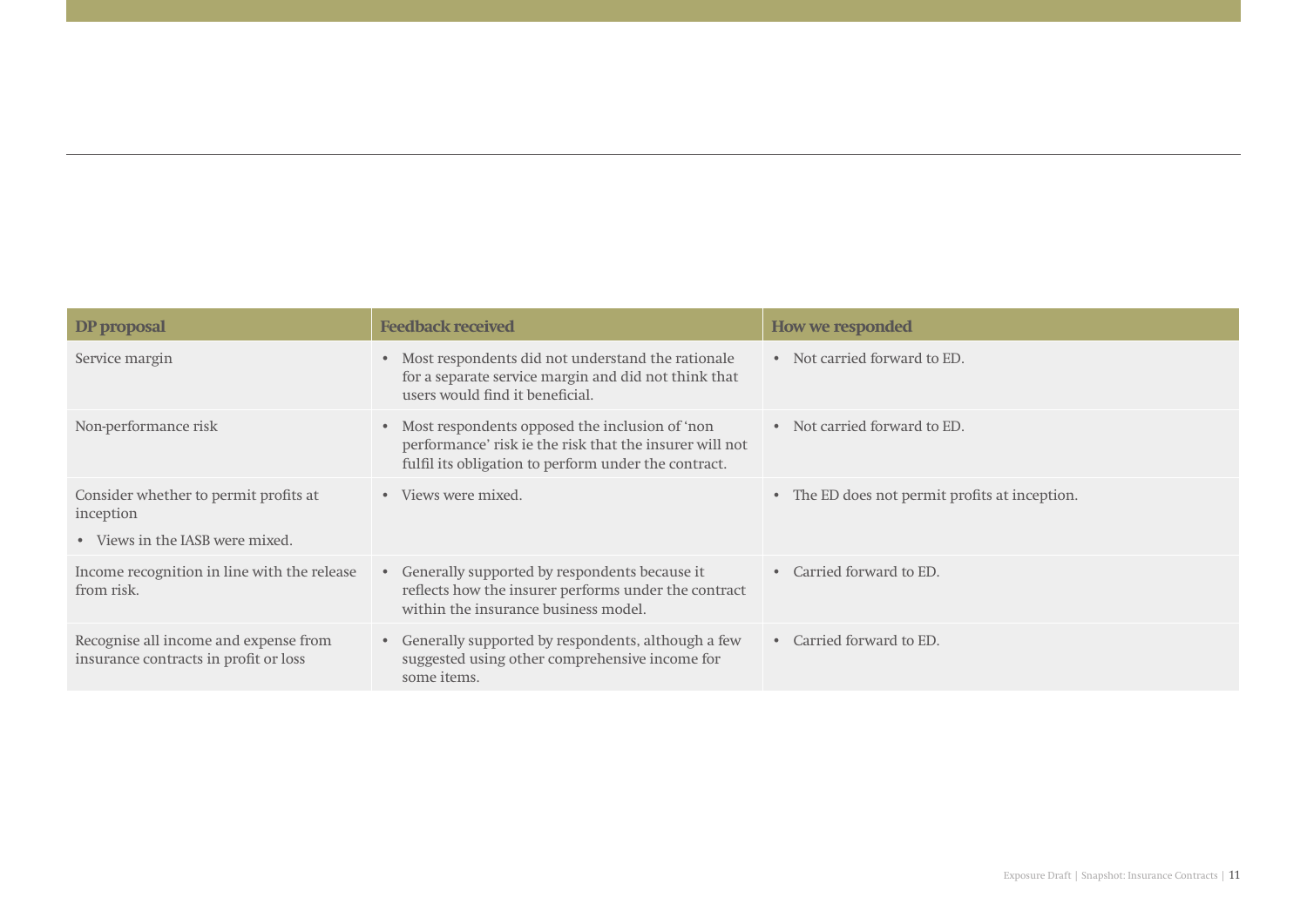## What happens now?

The deadline for comments is 30 November 2010.

During the comment period the IASB will discuss the proposals with a wide range of interested parties.

Outreach activities will include:

- discussions with preparers, users, auditors, regulators, representative groups, national standard-setters and other interested parties;
- field tests:
- webcasts and presentations.

**How can I comment on the proposals?**

The exposure draft includes questions on the proposals. Respondents may choose to answer all or just selected questions and are also welcome to comment on any other matter that they think the IASB should consider before finalising the proposals. Comment letters will be posted on the IASB's website.

The IASB will consider carefully all feedback and, as usual, discuss responses to the proposals in public meetings. The IASB plans to issue the new standard in mid-2011.

## **Stay informed**

The Board will announce on its website the dates of any meetings at which it discusses the feedback on the exposure draft. To stay up to date about the subscribe to email alerts.To view the exposure draft, submit your comments or subscribe to an alert on this project - visit www.ifrs.org.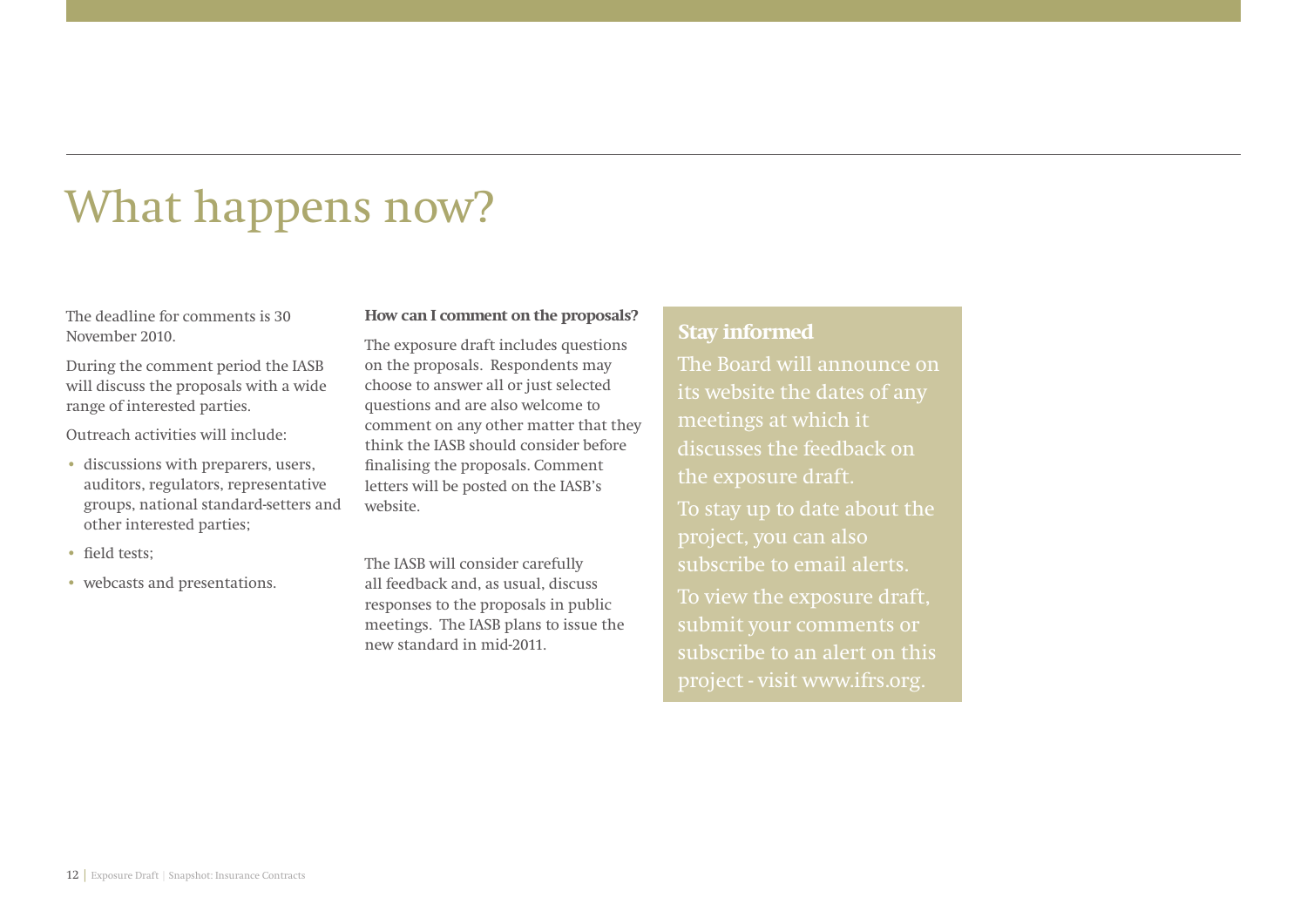## **Notes**